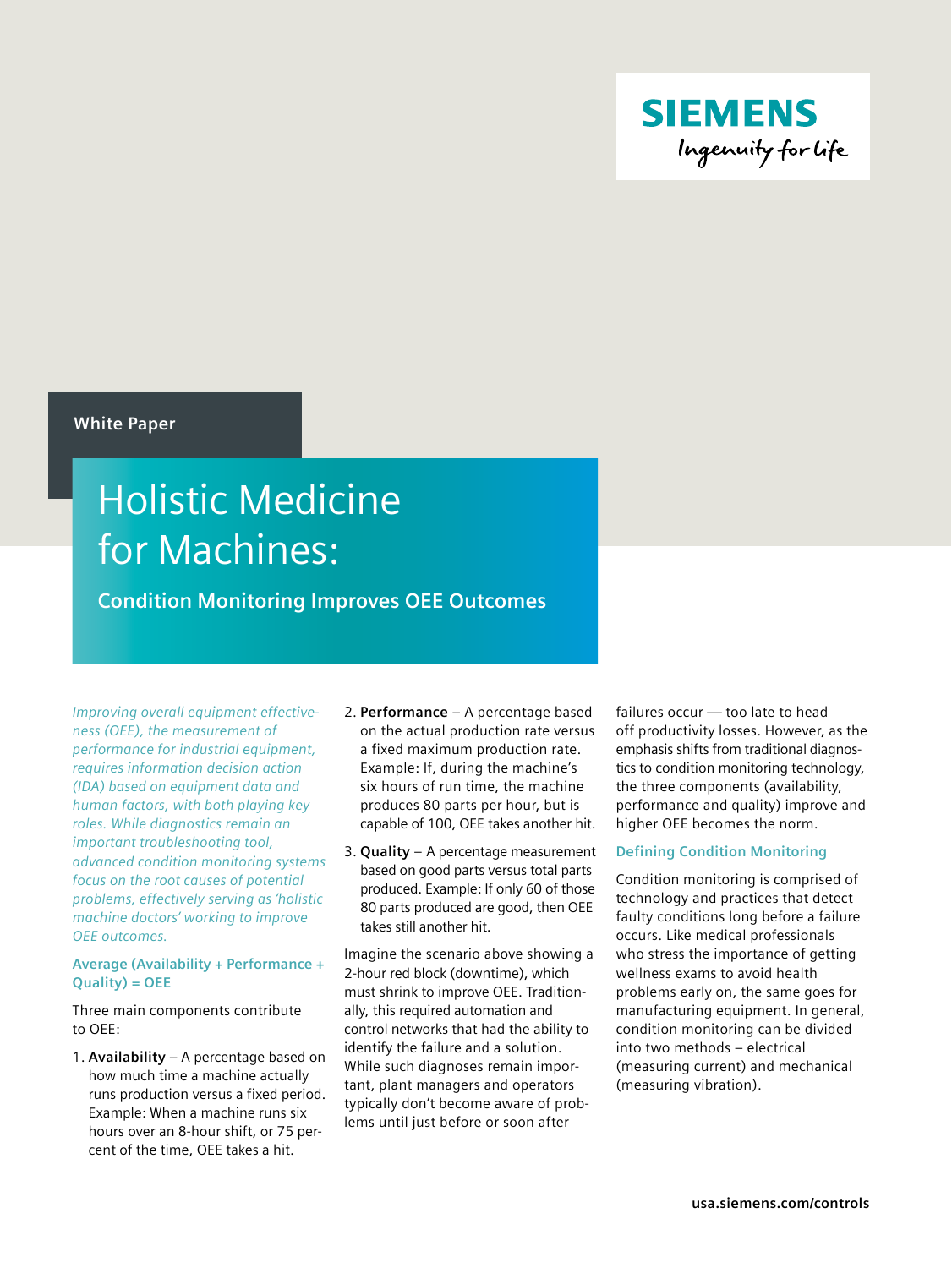#### **Here's an example of the electrical method:**

A motor that typically runs at five amps is now running at seven amps. If the manufacturer detects that change early on and makes appropriate adjustments before the motor overheats and the process stops, the manufacturer will have treated the root cause, avoiding downtime and lost productivity. Siemens SIMOCODE pro motor management is a good system to provide electrical-based condition monitoring.



SIMOCODE pro motor management system

#### **Here's an example of the mechanical method:**

A condition monitoring system such as the CMS 1200, based on the SIMATIC S7-1200, provides vibration monitoring of machine components. With a system such as the SIPLUS CMS 1200 by Siemens, as many as seven modules with up to four vibration sensors per module can be used. Since everything that rotates is subject to wear, the technology effectively serves as a tool for preventive maintenance. For example, a condition monitoring system would detect a crack in the base of a motor. Earlier detection of changes allows the manufacturer up to months to react when compared to only days or hours traditionally provided by watching and listening for unusual sights and sounds or touching the equipment for unusual spikes or drops in temperature.

In fact, the integrated software used in the Siemens SIPLUS CMS condition monitoring system provides information that can be used to help determine how much time remains until equipment fails, if the damage/error remains untreated. How? By using spectral analysis; the physics concept that measures and analyzes the properties of matter based on the material's interactions with electromagnetic energy. Simply put, every mechanical issue has its own fingerprint.



Siemens SIPLUS CMS 1200

#### **Game-Changing Accountability**

Another game-changer in improving OEE outcomes is the accountability of operators and technicians. In other words, understanding who does what and when. Perhaps there is a difference in productivity ranges between operators, indicating a need for further training. Or in the case of the earlier scenario showing 6 hours of availability and 2 hours of downtime, perhaps it took just 15 minutes to fix the equipment, but an hour and 45 minutes for the technician to arrive.

Common practices for tracking technicians and operators provide limited information for effective IDA. Technicians typically arrive and use a generic key to access the system. After putting the machine in maintenance mode, the technician gets information on a problem via the on-board diagnostic technology. Or, the technician may use the HMI panel and enter a handwritten passcode found under the screen before updating a paper log used to record who shows up and when. Such well-intended and antiquated practices should not be relied upon for accuracy and accountability.

There is a better way. Using SIRIUS ACT RFID keys, supervisors can assign user-specific keys to technicians and operators.

#### **Benefits include:**

- No two keys are the same, every key contains an embedded RFID chip with a unique hex code identifier;
- Each code is matched by the programmable logic controller (PLC) with previously stored values to identify the owner;
- If lost, the key can be identified if ever used again;
- Multiple keys can be assigned to a single owner; and
- The unique shape provides protection against tampering or duplication.
- SIRIUS ACT RFID communicates to the controller using an IO-Link.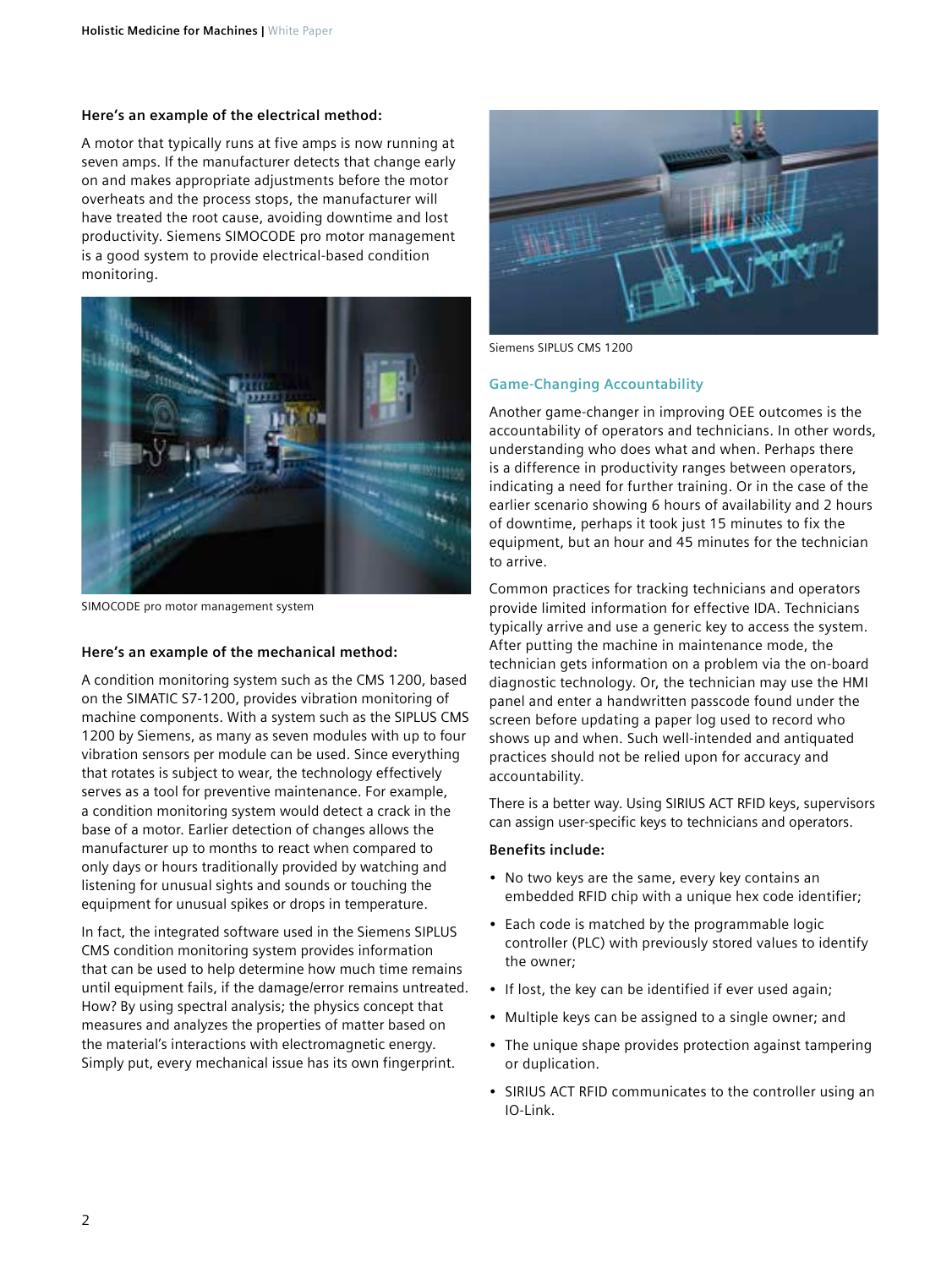Not only does the technology protect against misuse, it allows for varying levels of equipment access. For example, Operator A, an expert on Machine X, may have a coded key providing a higher level of access on that particular type of equipment, but not on Machine Y, for which he lacks adequate experience. Information is key, literally. Such systems are adaptable per machine, production line and factory location simply by accessing the database. Moreover, the database does not need to reside in the PLC, but rather it could reside in a central server with which the PLC communicates. The result is a much easier access process — one server talking to multiple machines, with the server determining who accesses what.



SIRIUS ACT RFID keys

Yet there is more to the technology than simply providing tailored equipment access to designated operators. Accountability plays an important role. For example, Operator A at the start of the shift inserts the RFID key. The system identifies Operator A, records the date and time, and notes equipment status. Then, several hours into the shift, the equipment's condition monitoring diagnostics may show that the machine is running hot, so Operator A removes his key and requests maintenance. Maintenance arrives, inserts his key and begins troubleshooting. Once done, maintenance removes the key, and the database captures an availability measurement. Perhaps it shows that the fix took just 15 minutes, but that it took 1 hour and 45 minutes for maintenance to arrive. This explains the reason for the 2-hour red block and provides management with important information for effective IDA in determining whether downtime in this scenario has more to do with a personnel or logistics situation than it does a mechanical condition. Another scenario: Operator A data shows much higher equipment availability than Operator B, revealing, perhaps, a need for additional training.

## **In each of these instances, WinCC HMI software by Siemens displays recorded events and provides reliable analytics on:**

- OEE;
- Mean Time Between Failures (MTBF);
- Mean Repair Time (MRT); and
- Additional Key Performance Indicators (KPI).

These key analytics also make it possible to improve your IDA model according to specific equipment, plants and operators. Customized data may be stored either in an internal server or a cloud-based system, such as MindSphere, with data analytics performed using MindApps to increase uptime, optimize energy efficiency and enhance cyber security. Moreover, recognizing that dashboards sometimes show too much data, customized dashboards may be configured to show only the required data.

## **The Best of Both Worlds**

Today's condition monitoring technologies, when effectively used, have the ability to break down traditional communication barriers that often exist between Information Technology (IT) and Operational Technology (OT).

With one architecture connecting the control and networking systems, sensor networks provide IT and OT with the same information. Furthermore, systems are scalable from single machines and plants to multiple systems and factories, making condition monitoring the best medicine for manufacturers everywhere looking to improve OEE outcomes.